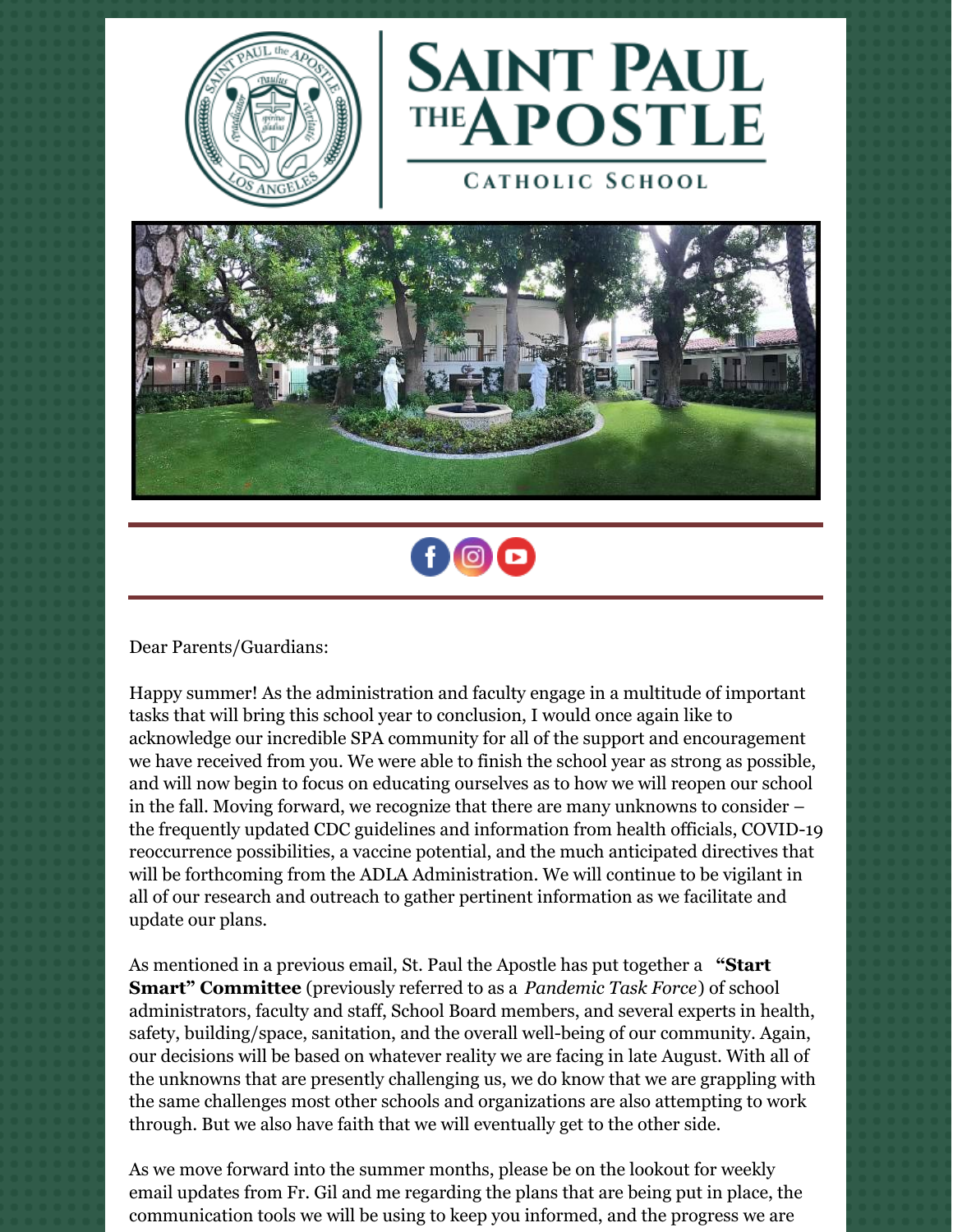making to help ensure the safety of everyone in our faith community. On behalf of the faculty and staff of St. Paul the Apostle School, I pray that these weeks of summer vacation will be blessed with good health for you and your family, and filled with hope as we carefully plan for the future of our school.

Peace and blessings,

Crystal A. Pinkofsky Principal



## **RETURNING SCHOOL PROPERTY!**

Thank you to all of the families who signed up for a time to return academic textbooks, library books, technology equipment, athletic uniforms, etc. last week. It was wonderful to see our students on campus once again, even if it was only for a short time while maintaining a physical distance. That truly was the high point of these past few months. If you were not able to sign up for a time to return school property, please contact the school office and arrange for a drop-off time of these items as soon as possible. Thank you for your cooperation regarding this important matter.



**[Survey](https://docs.google.com/forms/d/e/1FAIpQLSc4knZsX0dCMQkvu36sLw9xEm1A2Y-_OfY_duSIXDcInRZhrw/viewform?vc=0&c=0&w=1)**

## **SPA PARENT SURVEY**

As previously stated, at this time, we have not received a directive from the ADLA as to what the opening of school will look like in August. Thus, we are presently planning for both scenarios. To assist the faculty and staff in being better prepared for a distance learning scenario, we are asking our SPA parents to complete the survey that was sent to you last week and share your feedback with us. This information will be very helpful as we continue to prepare for whatever the next school year may bring. **The deadline for completing the survey is June 30 th.** Thank you, in advance, for your time and participation.



## **SPA SUMMER SCHOOL!**

St. Paul the Apostle School will be offering summer school classes for students at all grade levels. This year we are able to offer a wide selection of classes—everything from dance to sports, from graphic design to digital photography, and from Kinder Prep to the HSPT prep for  $8^{\text{th}}$  graders. There is something for every grade level and student interest. Even though some of the classes are now filled, there is still time to sign up for a wide variety of the sessions being offered. If you have questions regarding any of the classes, please contact **Mrs. [Oliver](mailto:koliver@sp-apostle.org.)**.

#### **NEW FESTIVAL WEAR is HERE!**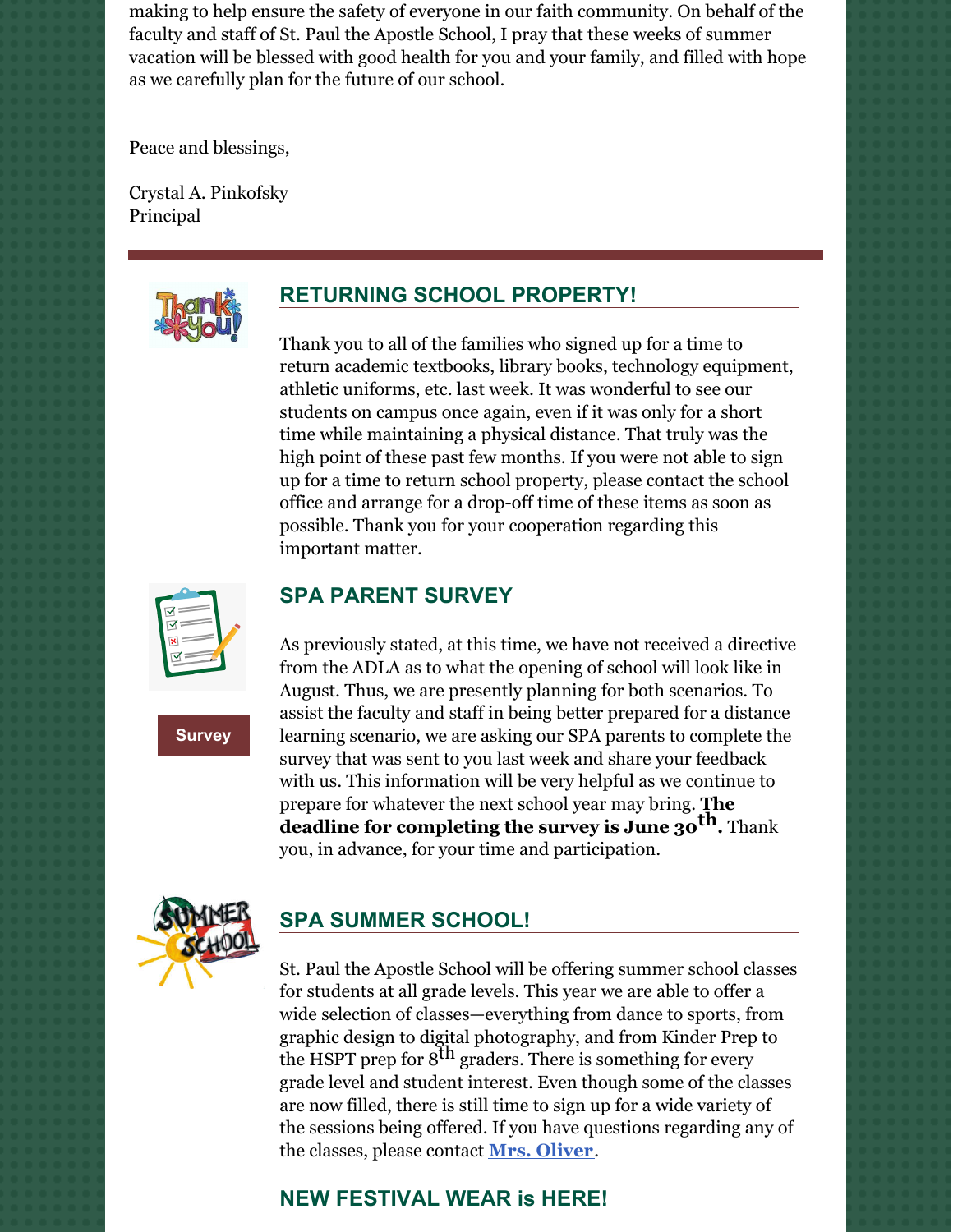

Our "OHANA" festival wear is ready and waiting for you! These are the same super-soft, luxurious shirts and hoodies you loved from last year, only "beachier." You can practically feel the sand between your toes! Donate a shirt for our lovely teachers! Don't be left out! **Order NOW on [spafestivalwear.com](http://spafestivalwear.com/) and to view the complete selection.** Online sales will close **Friday, June 26.** This may be your only chance to get festival wear for the summer and the beginning of the school year.



### **2020-2021 SCHOOL YEAR**

The "draft" of the calendar for the 2020-2021 school year has been completed and will be submitted to the ADLA administration for approval. Please note the following key dates and holidays as you begin to plan for family vacations, etc.

**August 25, 2020 Classes begin for all grade levels November 26-27, 2020 Thanksgiving vacation December 21-January 1 Christmas vacation April 2 – April 9, 2021 Easter vacation June 11, 2021 Final day of classes**

Once the calendar has been approved, it will be published on our school website so that you can access it at any time.

# **PWC NEWS CORNER!**



#### **NEW SPA UNIFORM VENDOR**

Back in January, a committee was formed to address the needs and issues surrounding our school uniforms and policies. This group consisted of St. Paul parents who have worked extensively in the area of uniforms and specialty items such as: spirit wear, sports team wear, and festival wear. The team reviewed our current vendor along with three other uniform companies as they addressed issues of quality, fit, style, fabric options, ease of purchase, return policy, and promotional offers. After careful consideration, the committee recommended, and the administration approved, **Lands' End School Uniform** as our new school and PE uniform vendor.

We understand that during this time of global crisis, you may not be in the market for new uniforms. Therefore, for the next year we have grandfathered in all school uniform items from our former vendor (Michael's Uniforms), with the exception of PE items. When you are ready for new pieces, whether shirts, shorts, sweatshirts or pants, you can rest assured that you will be getting great quality at a great price. If your student chooses to wear a PE outfit on PE Days only, then we ask that you purchase the new PE/Athletic wear specified on the website. As always, students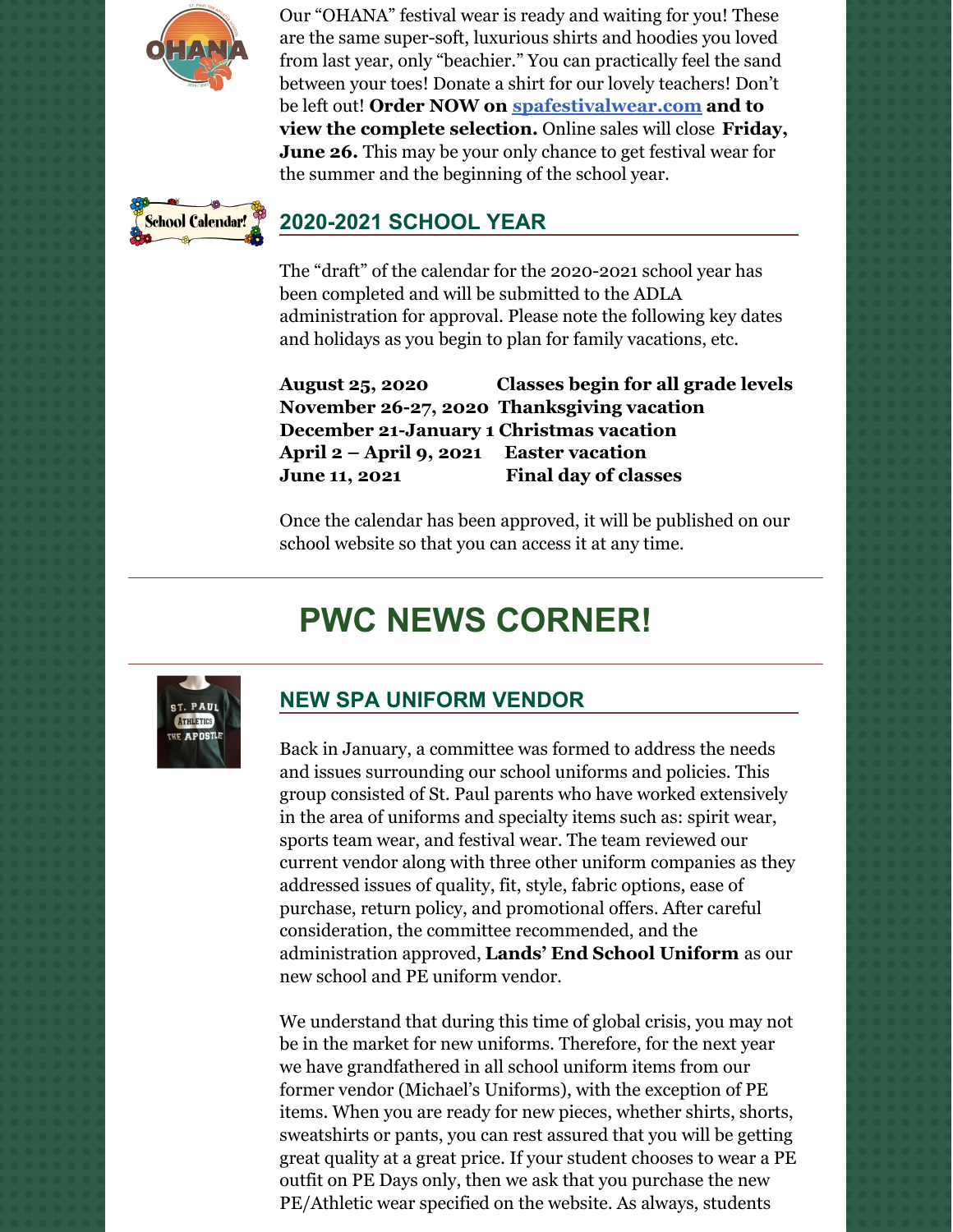may wear their regular uniforms on PE days. Lands' End has been in the uniform business since 1997, and they currently provide uniforms to more than 6,000 schools worldwide – outfitting more than 1.5 million students. We like the fact that they offer:

- **Award-winning customer service:** Lands' End consultants are available by phone for questions or ordering 24/7 at 1-800-469-2222.
- **Custom online ordering:** You can link to the St. Paul the Apostle custom web experience from our school website (school.sp-apostle.org under Vendors and Resources tab). Once there, you can create a profile, and the shopping experience is tailored to the criteria you have entered (i.e. grade range and gender).
- **Promotional offers throughout the year:** Please visit landsend.com and sign up to receive news and promotions sent directly to your e-mail address.
- **Quality products – guaranteed:** Lands' End uniforms are guaranteed. Period. Washed, worn, embroidered – if you're not satisfied, neither is Lands' End. Love it or send it back!
- **Special SPA School Number -** When placing orders, please use the St. Paul the Apostle Preferred School number to ensure that our school receives the School Rewards contribution from your purchase. **(#900190414)**

We have added more options to the uniform, particularly in the category of fabric options for shirts and shorts. You will also find a host of approved optional items such as sun safety hats, outerwear, backpacks, ties, and button down dress shirts. If you would like to review the full SPA Collection you can access it on our PWC website under the Vendors and Resources tab: https://school.sp-apostle.org/download/lands-end-uniformtemplate.

On a final note, the committee approved some key uniform policy changes that will be outlined in the SPA Parent Handbook. Please review it carefully before we begin school in the fall. These changes will also be detailed on the school website. We are confident that the change to Lands' End School Uniform will be a positive one. If you have any questions, please see the website for details and an upcoming FAQ (Frequently Asked Questions) regarding the new uniforms.



#### **SPA'S SOCIAL MEDIA**



Please join St. Paul's this year as we ramp up our social media game on Facebook, Instagram, and YouTube! We will be posting regular updates along with the parish to share the news about everything that's happening around campus and in the community. Check it out and share your "likes" to show your support! You can subscribe here!

#### **[Facebook](https://www.facebook.com/spapostle/)**